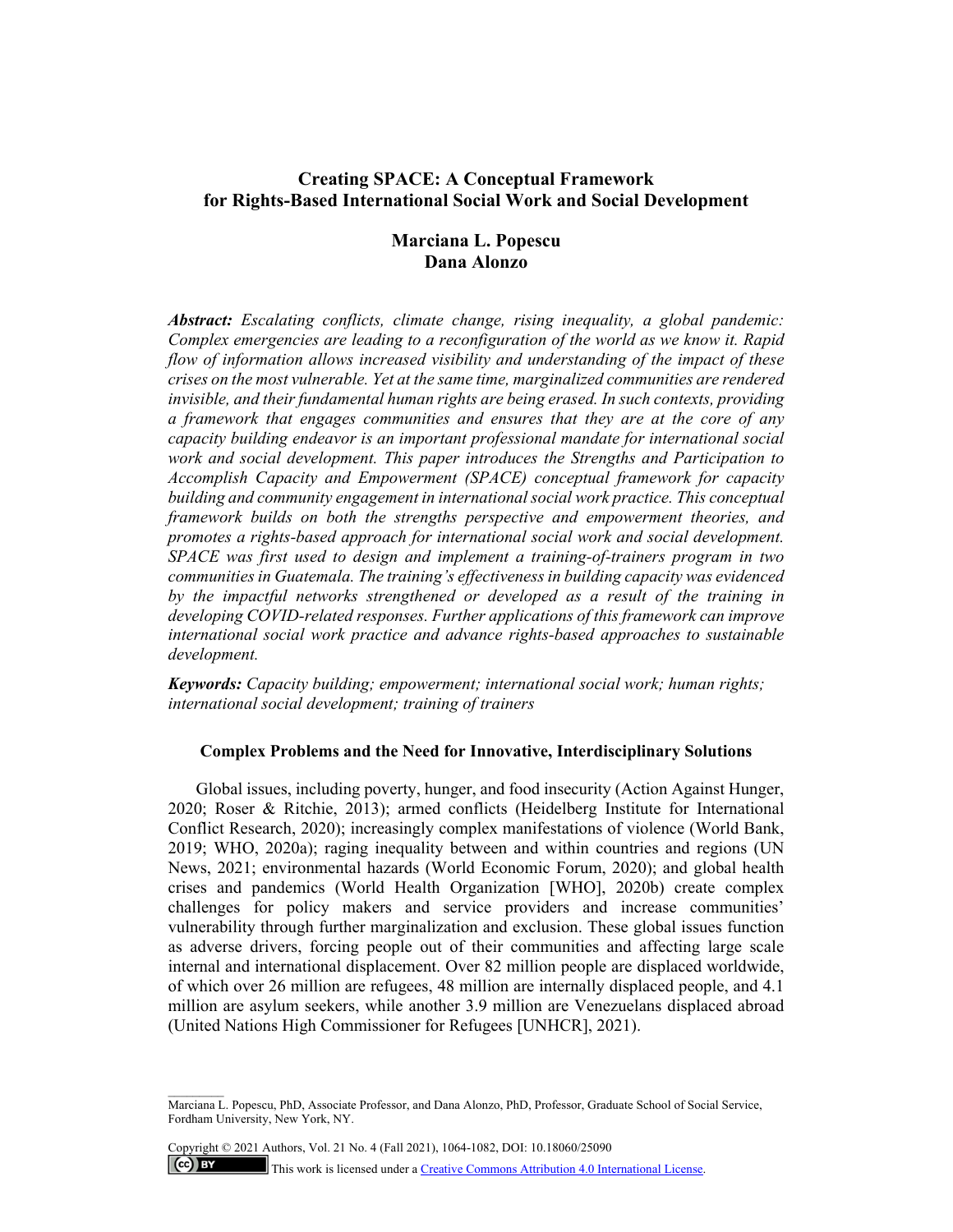On March 11, 2020, the World Health Organization declared COVID-19 a global pandemic, creating further havoc and exacerbating many ongoing global crises. Almost two years later, as of January 26, 2022, there are 356,955,803 confirmed cases worldwide, and a staggering 5,610,291 deaths (WHO, 2022). The economic, social, and political implications are further exacerbated in the context of rising nationalism and xenophobia (Engelken-Jorge, 2017), and pre-existing fragile social, economic, and political institutions.

At the individual and community level, mental health challenges are rapidly increasing\ as a manifestation of the deeper-level impact of chronic structural problems (Parks & Thalheimer, 2020). Lack of access to adequate health care in general, and to mental health care by qualified/trained professionals in particular, leads to alarming deterioration in the mental health of the people and communities most affected by these issues. Recent studies show rising rates of suicidal ideation and behavior across age groups (Centers for Disease Control and Prevention [CDC], 2018; WHO, 2020b), as well as increased rates of depression and anxiety (Global Burden of Disease [GBD], 2018 WHO, 2020b).

The increasing complexity and the compounding of multiple global issues leading to protracted crises and complex emergencies (International Rescue Committee, 2021) stress the need to adopt a global perspective. Since 2015, three global frameworks were developed and introduced, providing innovative, interdisciplinary and transnational, integrated solutions. The Sustainable Development Goals (SDG; 2015-2030) provide a global strategy to address 16 interrelated issues using collaborations and partnerships to improve communities' wellbeing. The Global Compacts on Safe Migration (International Organization for Migration [IOM], 2019) and on Refugees (UNHCR, 2018) propose multilevel strategies to address the adverse drivers leading to displacement and forced migration. Such frameworks provide a blueprint for engaging nation states in a collaborative effort to address these issues through active partnership with different representatives of the Civil Society (CS), including professional groups historically working at the intersection of governments, international organizations, and local communities.

Social work is a global profession that is anchored in local contexts to engage local communities. Its core professional competencies and a well-rounded rights-based international code of ethics (International Federation of Social Workers [IFSW], 2018) position social work at the forefront of addressing some of these issues by developing and piloting innovative solutions to many of the complex problems affecting local communities in diverse international settings. Three key elements are fundamental for such international social work initiatives to be effective:

- 1) *Interdisciplinarity* working across disciplines to address the multiple facets of a complex problem;
- 2) *Community Participation* working across communities and power divides to empower local communities to be the engine of any intervention or project; and,
- 3) *Sustainability*incorporating programmatic *leverage* to influence lasting outcomes in terms of skills, resources, and/or structures (Alexander et al., 2003; Hacker et al., 2012; Lennox et al., 2018).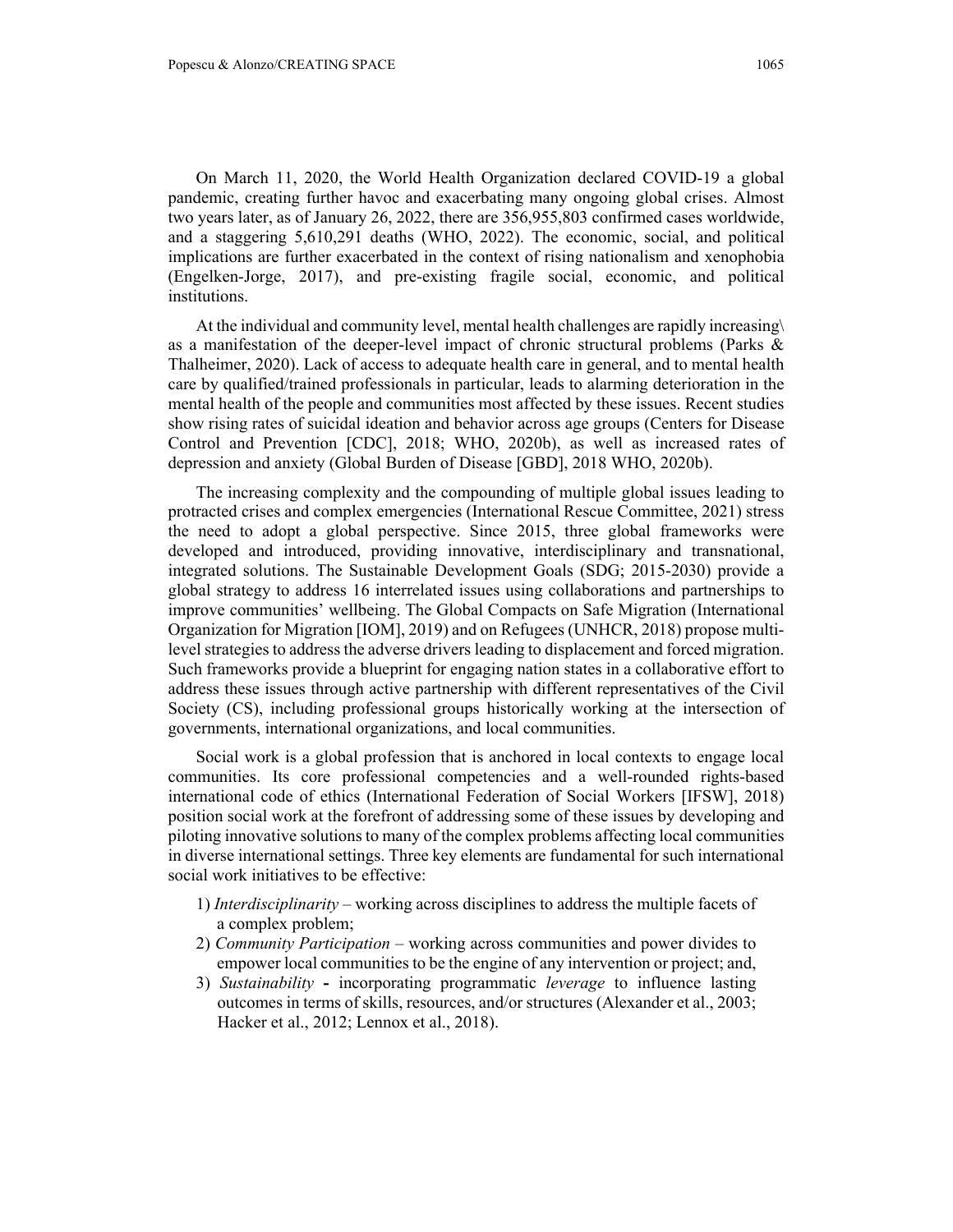These three elements align with the Sustainable Development Goals (SDG) framework allowing for multiple perspectives and multi-level interventions to create sustainable solutions grounded in local capacity.

The SDG framework engages multiple levels to develop, implement, and measure global strategies for addressing current complex issues. To ensure sustainability, we need to closely engage communities and contextualize responses based on the existing capacity at the community level. This paper introduces a conceptual framework, SPACE (Strengths and Participation for Achieving Capacity and Empowerment) for community-based capacity building, addressing the complex problems facing highly vulnerable communities. SPACE was designed to provide the context for community-based intervention in communities facing multiple social issues. The initial application of the model focused on community and family violence and specific mental health issues contributing to suicide, particularly amongst highly vulnerable groups such as children/youth and women in an international setting. The model is anchored in social capital theories (Bourdieu, 1986; Coleman, 1988); empowerment theories (Adams, 2008); the strengths perspective (Saleebey, 2013), and the capability approach (Nussbaum, 2000; Robeyns, 2020; Sen, 1985, 2005). The guiding principles are core human rights principles: universality; indivisibility; non-discrimination; participation; and accountability (Androff, 2015; Mapp et al., 2019; United Nations Sustainable Development Group [UNSDG], n.d.).

Three issues within this framework will be discussed: the main factors contributing to the development and implementation of the model; the effectiveness of a training-oftrainers (TOT) approach to building capacity at the community level; and the importance of network development in ensuring the continuity and sustainability of the model. We present an application of the model in building capacity for two highly vulnerable communities in urban areas in Guatemala, and explore how the SPACE framework contributes to addressing some of the limitations inherent to TOT. We discuss the implications of this model for strengthening partnerships between professionals and community members and between higher education institutions and nongovernmental organizations at a global level and in local communities. Implications for international social work are also explored.

## **Creating SPACE: A Conceptual Framework for Capacity Building**

Two main theories were used in developing the SPACE framework: Social Capital Theory (Bourdieu, 1986; Coleman, 1988;) and the Capabilities Approach (Nussbaum, 2000; Robeyns, 2020; Sen, 1985, 2005), focusing on capacity building from the micro to the macro levels of intervention. Based on these theories, communities actively participate in an initial capacity mapping, identifying specific resources within their midst, as well as resources they could access through existing local networks (*assessing social capital*). The Capabilities Approach engages communities in a systemic thought process focused on multiple levels of well-being and proceeds to collaboratively define specific capabilities they have and need to expand or enhance to effectively address the challenges they identify (Nussbaum, 2000; Robeyns, 2020).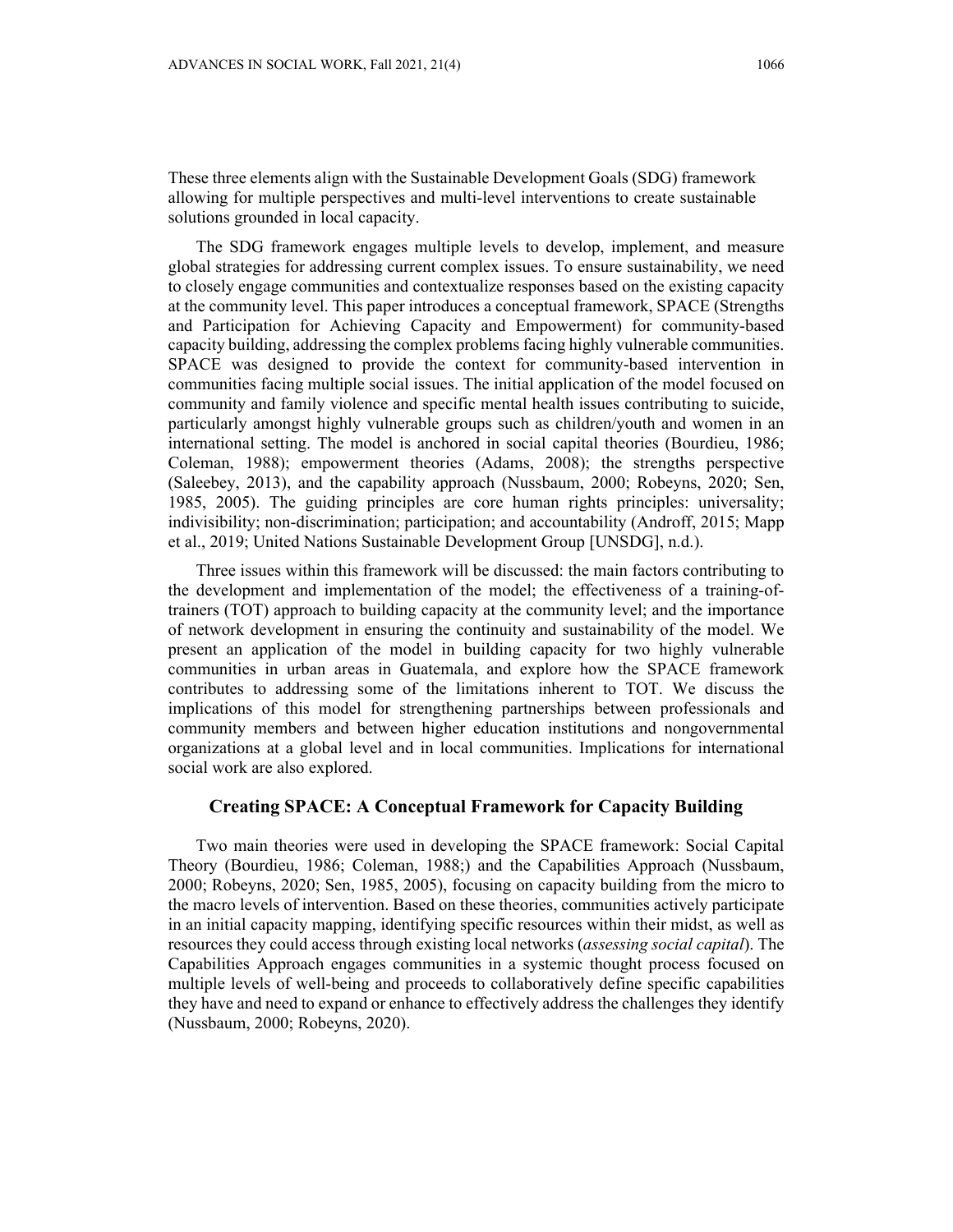Building on social capital theories and the capabilities approach, the SPACE framework is grounded in the strengths perspective (Saleebey, 2013; Willetts et al., 2014) and empowerment theories (Adams, 2008), the foundations of social work practice. Furthermore, SPACE follows basic human rights principles, promoting inclusion and maximization of choice at individual and community levels through policies and programs that recognize community capacity as an asset.

Figure 1: *The SPACE Conceptual Framework – Building capacity through participation within a human rights paradigm*



The SPACE framework builds on and expands Kam's EPS model (Empowerment, Participation, and Strengths) that integrated the strengths perspective as a theoretical basis with empowerment as a goal, using participation as the method. While the EPS model was primarily applied to build capacity in an urban setting for older adults (Kam, 2020), the SPACE conceptual framework expands this model to highly vulnerable communities, maintaining the strengths perspective as the theoretical basis, grounded in social capital and the capabilities approach. The SPACE framework shifts the ultimate goal to community capacity building. Empowerment of communities, through the transfer of knowledge and skills from trainers to trainees is a goal depending on the achievement of full capabilities at both individual and community levels. Participation is the underlying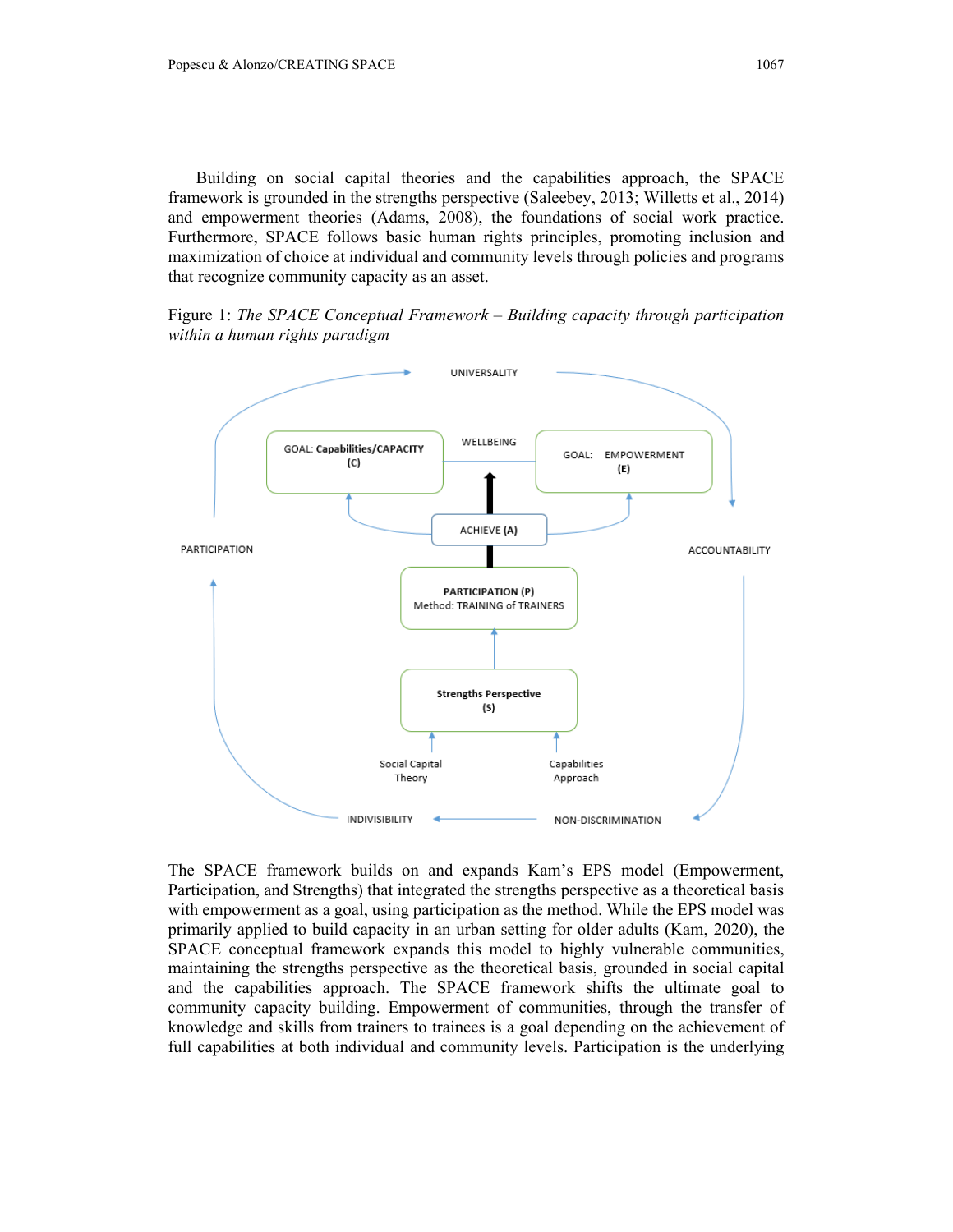principle determining the selection of specific methods and focused on engaging the community in shaping the capacity-building process. The model is fully anchored in a human rights paradigm and its guiding principles (see Figure 1)

## *The Training-of-Trainers Method and Its Use in International Social Work*

The training-of-trainers (TOT) method was chosen as the main tool for the participatory capacity building, to create the professional expertise needed to equip communities to address identified *wicked problems* (Davidson, 2017), defined as complex problems that are difficult to approach and that require innovative multi-level intervention strategies. TOT is currently used in international development for capacity building as an empowerment tool contributing to sustainable best practices (Mormina & Pinder, 2018). Focused on training local professionals or community members to become trainers and expanding access to knowledge and skills in local contexts, TOT methods aim to counter widespread neocolonial approaches utilizing Western knowledge and experts to dictate the response to global development challenges. TOT contributes to building local capacity and thus reducing the dependency of local communities on international "experts" which are limited by reliance on and restricted understanding of their own cultural, social, and economic contexts.

However, based on the authors' collective experiences, there are a few challenges with the TOT method that are particularly relevant in the context of international social work: 1) the potential unidirectional transfer of knowledge, often based on a lack of intentional participatory methods used in the training; 2) the inconsistent participation of trainees in all aspects of the training process; 3) the lack of continuity and wastage of capacity, mostly linked to the inconsistent dissemination of knowledge and skills by participants and limited follow-up trainings; and, 4) the lack of fidelity in transferring the knowledge/disseminating the curriculum based on its initial adaptations for the communities' needs. The proposed conceptual framework attempts to address these challenges in a number of critical ways including: adding participation as the core principle and approach; developing training materials as a resource for all participants; incorporating participants' feedback in the training materials; providing follow-up web-based discussions, support, and feedback (to address any attendance/engagement issues); focusing on empowerment through network development (thus, facilitating ongoing collaboration between participants in the delivery/dissemination of knowledge and skills); and, creating mechanisms that facilitate the review/adaptation of training curriculum based on emerging needs in the participant communities. The networks facilitated and or/developed as a result of the capacity-building projects are thus positioned to serve as an important resource in ensuring sustainability of capacity beyond the life of the project.

### *Rights-Based Approach - Core Guiding Principles in Creating SPACE*

The shift from a needs-based to a rights-based approach is essential for any capacity building endeavor, as it allows us to start with a recognition of our shared humanity and build capacity to promote human dignity and worth which are at the core of the social work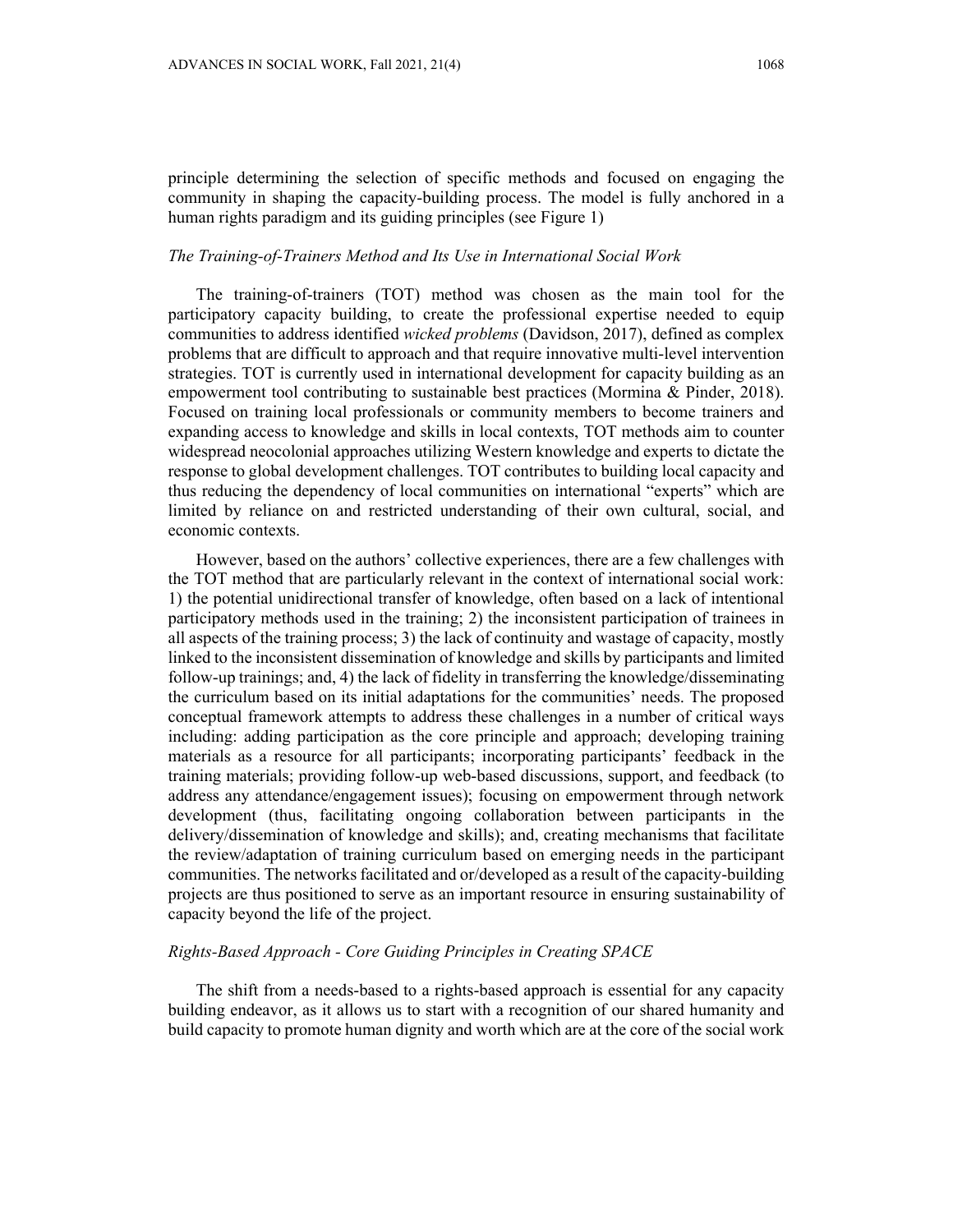To adequately claim and protect human rights, we need to apply the core principles of a human rights paradigm to frame international development practices, in general, and community interventions and social work practice, in particular. Such an approach emphasizes the role of social work education in training professionals to work within a human rights paradigm, beyond national borders and prerogatives, with a focus on individuals and communities as immediate participants in development and change processes (UNSDG, n.d.).

The first human rights principle we need to consider is *universality* (UNSDG, n.d.): fundamental human rights apply to ALL people on the virtue of being human. It is this principle that supports the TOT as the core method, as it maximizes access to better assessment and intervention tools. By facilitating access to professional development and achievement of full capabilities across local communities, we maximize choice and expand capacity, thus empowering communities.

*Accountability* is the next human rights principle (UNSDG, n.d.) and is used to maximize capacity building by creating ownership at the community level, and identifying the mechanisms needed to ensure accountability at all levels. Participants learn from each other through purposeful group activities and shared knowledge, engaging in interactive learning processes, and valuing each individual experience and perspective. They identify ways in which they can hold each other accountable to best apply acquired knowledge and skills to improve the lives of the communities in which they live and serve. At the same time, participants are empowered to hold trainers accountable to respecting the views of the community and respond to feedback and recommendations provided by the community.

*Non-discrimination* is the next guiding human rights principle (UNSDG, n.d.), with an emphasis on inclusive approaches: purposefully engaging all community members (intentional participation mechanisms*)*, and ensuring that no voices are excluded. To address non-discrimination the SPACE framework promotes equal access to community trainings and purposefully engages community leaders to identify barriers to participation, and contribute to developing training methods that will promote inclusion.

*Indivisibility* of human rights is essential to consider for any interdisciplinary approach reframing the complex problems affecting communities as violations of human rights. It is not the violation of a single right that is reflected in these problems, but rather a constellation of rights that need to be addressed concurrently to provide an effective solution. Through the recognition and subsequent application of the indivisibility principle (UNSDG, n.d.), international social work can shift away from a needs-based/deprivation model and move towards a rights-based approach that operationalizes needs as barriers/obstacles that must be removed to fully protect and realize specific rights. A hallmark of the SPACE framework--achievement of capabilities--can only be realized through shifting the paradigm and claiming/protecting community rights.

*Participation* is the core principle in the SPACE framework. The TOT, as its main tool, contributes to the goal of expanding capacity by disseminating shared knowledge. Fully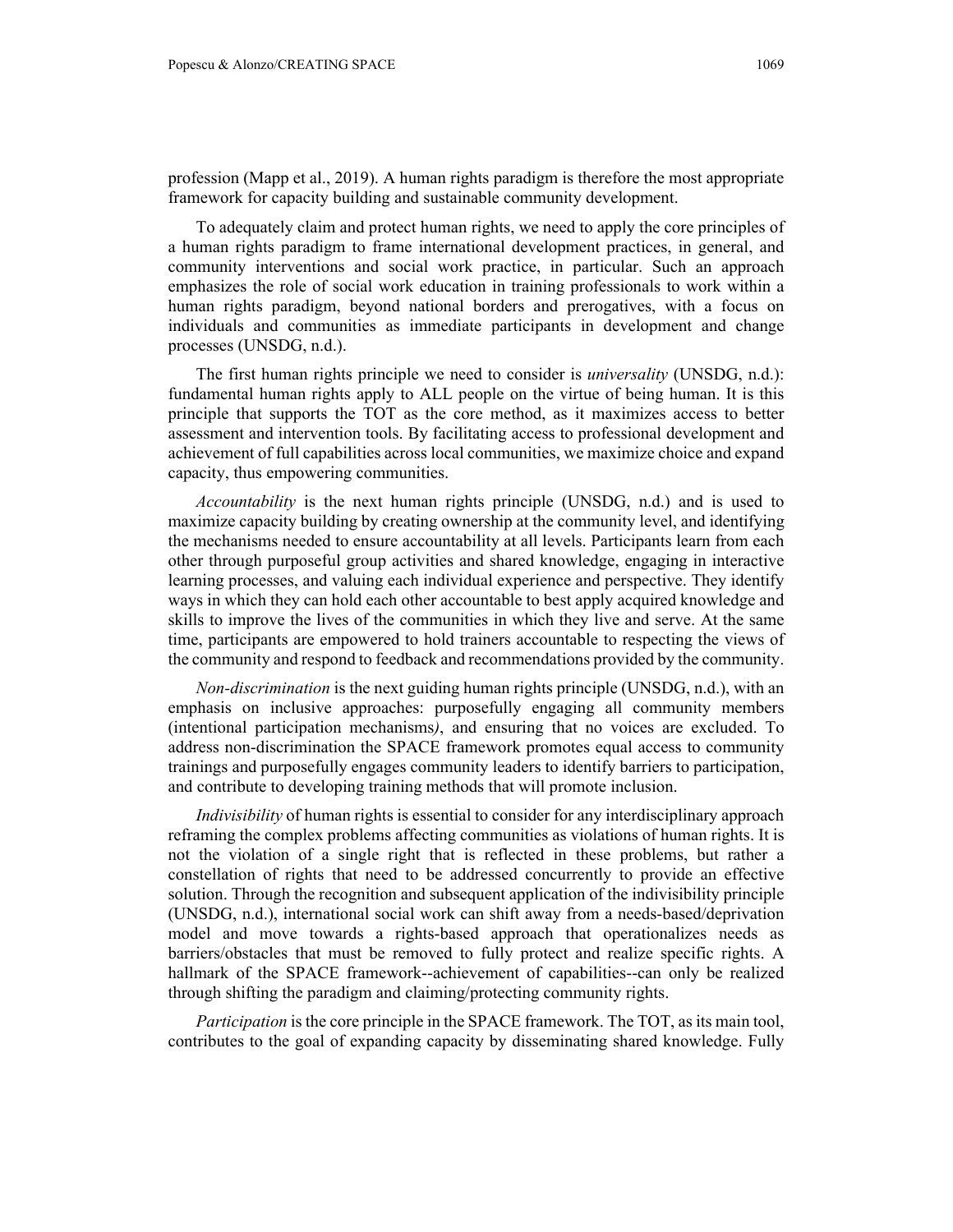informed by social capital theories, the SPACE framework promotes network development to ensure diverse participation in all stages of training and capacity building. Social workers become mentors for youth and social work students, engaging with them to support existing networks and to develop new networks of care. Teachers and practitioners engage with youth to learn from them what needs to be addressed through the trainings provided and then use this knowledge to adapt and improve training materials.

The SPACE conceptual framework is anchored in the human rights paradigm to fully engage communities, recognize and support them in achieving their capabilities, and empower them to guide the interventions (from development to implementation and evaluation), and claim their rights. Community members are rights-holders that actively engage each other, as well as other networks to maximize access to resources, and protect and realize the rights of each community constituent. The limitations of TOT programs identified in the literature, as noted above, are directly addressed by the SPACE conceptual framework: guided by human rights principles, it intentionally engages community members in a participatory training process aimed at strengthening existing capacity, fostering community wellbeing, and building sustainable networks to approach complex problems and participate in developing and implementing effective solutions.

## **Applying the SPACE Framework for Capacity Building: Guatemala Case Study**

#### *Country Characteristics*

Guatemala is a Central Latin-American country that is part of the turbulent Northern Triangle (Cheatham, 2021). The country faces multiple complex problems that directly affect communities throughout Guatemala including: 1) displacement, disappearances and mass fatalities following the 36-year armed conflict (1960-1996) in which over 200,000 people either disappeared or were killed (Sanford, 2003); 2) poverty (disproportionately affecting people in rural areas, indigenous groups, and women and children) with Guatemala having the 2nd highest poverty rate in the Americas, with approximately half of the population, and up to 79% of all indigenous people living under the poverty line (The Borgen Project, 2020; World Bank, 2020); 3) violence, ranging from family violence and violence against women to street and gang violence (Alvarado  $\&$  Massey, 2010; Branas et al., 2013; Ogrodnik & Borzutzky, 2011; Speizer et al., 2008); and 4) increasing mental health issues, with rising suicide rates among children and youth (Branas et al., 2013; Pengpid & Peltzer, 2019; Puac-Polanco et al., 2015). Highly vulnerable communities in and around Guatemala City, characterized by rampant gang violence and drug trafficking, contributing to high instability, are categorized as *Red Zone Districts* (RZD). The RZDs rates of poverty, crime, gender-based violence (GBV) and community violence are the highest in Latin America and among the highest in the world (Alonzo et al., 2021; Gerkin, 2020; Human Rights Watch, 2020; Puac-Polanco et al., 2015; Wilson, 2020).

The Guatemalan government is subjected to international pressures, following decades of complex geopolitical dynamics, with the United States heavily involved in addressing (or contributing to) the complex issues affecting Central and South America in general,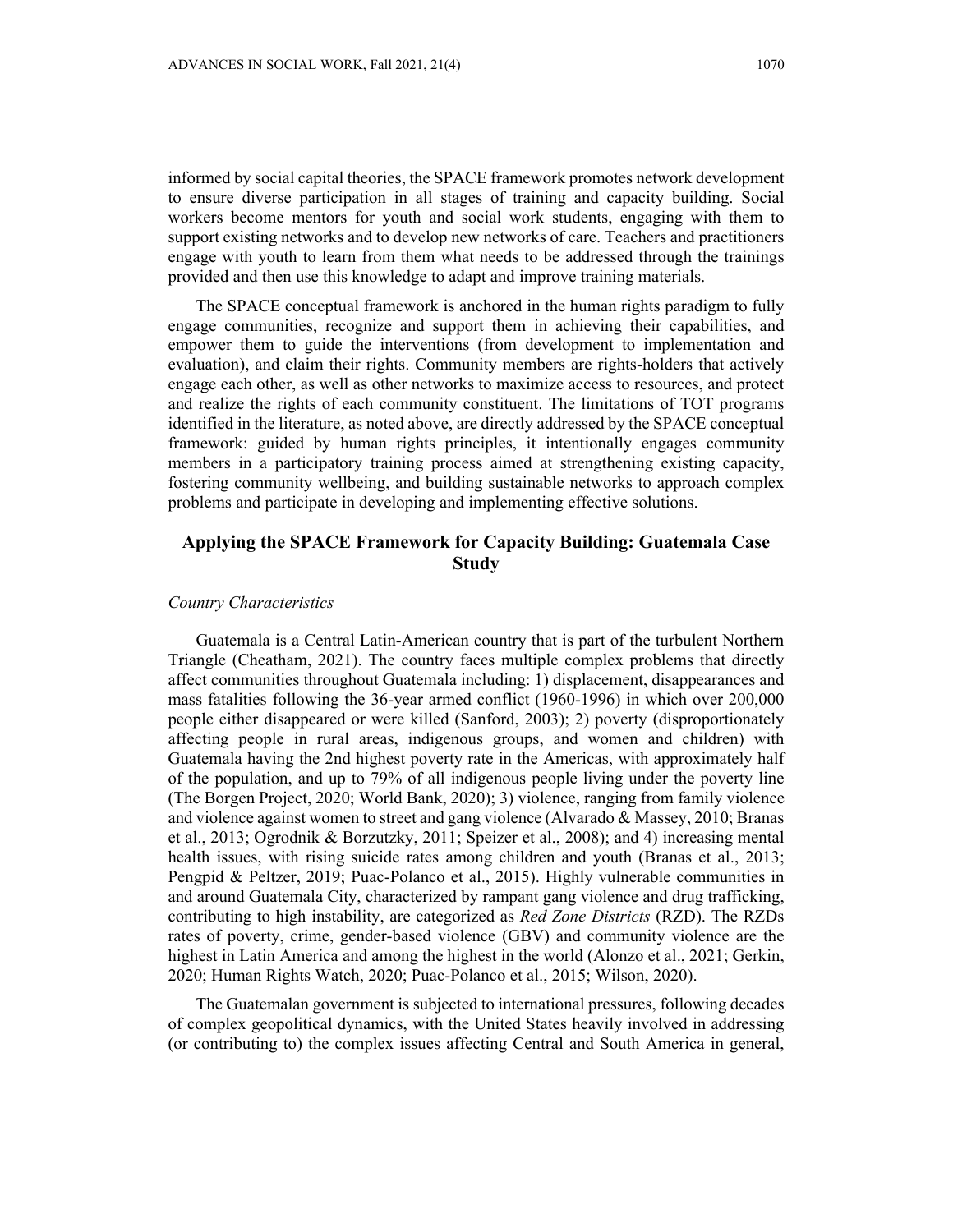and the Northern Triangle countries, in particular (Cheatham, 2021). The professional capacity in the country, particularly for caring professions (social work, psychology, health care) is scarce, and the socio-economic context limits access to health and social services (Gragnolati & Marini, 2003). The state of mental health in Guatemala is another major issue of concern, with approximately 1 in 4 Guatemalans experiencing a mental illness in their lifetime (Branas et al., 2013), and only 2-15% of those with a mental illness being able to access needed psychiatric treatment ( Puac Pulanco et al, 2015; Rissman et al., 2016). Previous studies indicate prevalence rates of 40.7% for depression, 23.3% for alcohol-related disorders, and 50% for PTSD (Branas et al., 2013). Rates are even higher among particularly vulnerable groups such as women, indigenous groups, those directly affected by the country's 36-year armed conflict and the urban poor residing in communities such as RZDs (Mercier, 2020; Schwartz, 2020).

The COVID-19 pandemic added new levels of complexity to the existing problems (Action Against Hunger, 2020). Since the start of the pandemic, Guatemala's economic indexes sharply decreased, leading to over half a million job losses and an exacerbated food crisis, with over 1.2 million people in need of food aid by June, 2020, doubling the number since the beginning of the year (Action Against Hunger, 2020). The added burden on an already weak health care system (with resources being shifted from maternal and child care to COVID-related care), as well as the loss of remittances and the forced returns of Guatemalan people from the United States, including unaccompanied minors, increased the sense of loss and despair, leaving communities with little resources or hope (Action Against Hunger, 2020).

Guatemala has a predominantly young population, with over half of the total population under the age of 18 (Central Intelligence Agency [CIA], 2019; Pan American Health Organization [PAHO], 2017). This is an element of capacity, taking into account that a young population is usually more amenable to change and more prone to innovation if adequate resources are provided. Psychology and social work programs are provided by multiple higher education institutions (HEI) in Guatemala, yet only one university is a public university, which further marginalizes the majority of the population, limiting their access to higher education. Among the private HEI, two of the universities in Guatemala City cater to lower-income youth by providing scholarships. They provide psychology and social work training to students with roots and/or direct interests in the more highly vulnerable communities.

The civil society in Guatemala depends greatly on the work of non-governmental organizations (NGOs), often with international representation, that engage with communities and provide access to much needed resources. School participation in local decision-making is affected by the multiple issues hurting local communities and by a chronic lack of resources. Therefore, it is the NGOs, with their staff and volunteers, that work to address these issues where governmental programs do not have a presence. Teachers and other school personnel also rely on NGOs to provide additional training on issues they are not prepared for, such as suicide assessment and intervention, violence prevention, and community-school partnership programs (Carter, 2012).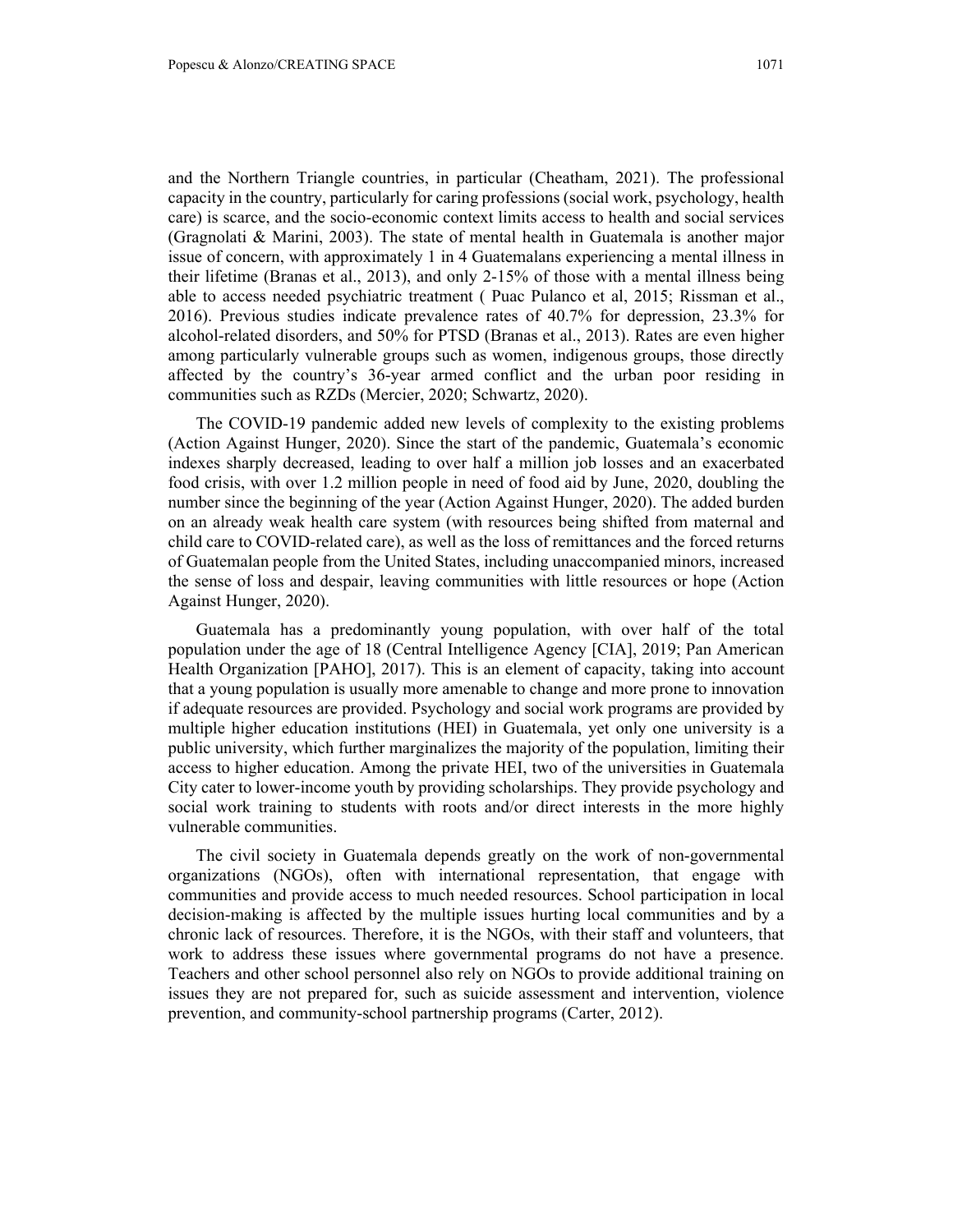### *Applying the SPACE Framework to Developing a TOT in Guatemala*

Applying the SPACE conceptual framework, we adapted a TOT model to design a capacity building project focused on two RZD communities in Guatemala. The model was anchored in a capacity mapping conducted with key stakeholders in these communities that identified *existing problems* (problems affecting the communities for a longer period of time; *triggering problems* (escalating issues identified by key stakeholders as leading to current concerns); and *resources* (existing capacity/community assets).

### Community #1: Peronia

Peronia is a vibrant community consisting of 12 separate districts representing an urban sprawl of Guatemala City. A microcosm of the country, Peronia reflects its high levels of poverty. It is the third most densely populated city in Central America, with a very young population – 76% being younger than 35 (Merriman, 2020). According to United Nations Educational, Scientific and Cultural Organization (UNESCO, 2020), literacy rates in the country reflect a significant gap between women and men, with the overall literacy rates for women being approximately ten percentage points lower than for men. The differences are starker in poor communities, with over 90% of children living in poverty and never graduating high school (Guatemala Literacy Project, 2020). For indigenous communities, the literacy rates are significantly lower, with 33% of people in these communities being completely illiterate (idem). The community is impacted by gang violence, a wide-spread issue in Guatemala particularly affecting urban areas (Winton, 2004); as well as an increasing exodus, with people migrating towards the United States, in an attempt to escape gang violence and gender-based violence (Smith, 2020) [*existing problems*]. Schools are faced with teen pregnancy (Wulfhorst, 2017), street and family violence, delinquency (Overseas Security Advisory Council, 2020), and a recent sharp increase in youth suicide rates (Pengpid & Peltzer, 2019) [*triggering problems*].

In this community, the natural partner was an elementary school [*resource*], that aims to prepare its teachers and staff [*resource*] to address some of these ongoing challenges by developing and growing its social capital; engaging with local capacity [*resource*], particularly in regards to social care; and creating interdisciplinary teams (psychologist, administrators, and teachers) that will be able to assess and respond to identified suicide risks.

## Community #2: El Limon

El Limon is a community at the outskirts of Guatemala City, with high poverty rates and violence, particularly gang-related violence (Black Beans & Bitterballen, 2017; Fieser, 2010) affecting its youth [*existing problems*]. Due to the high prevalence of violent behaviors and the risk of harm and self-harm among children and youth in this community [*triggering problems*], multiple health care providers and youth-centered organizations are present in the community [*resource*]. From a social capital perspective, the community capacity is high, yet not fully capitalized due to high levels of instability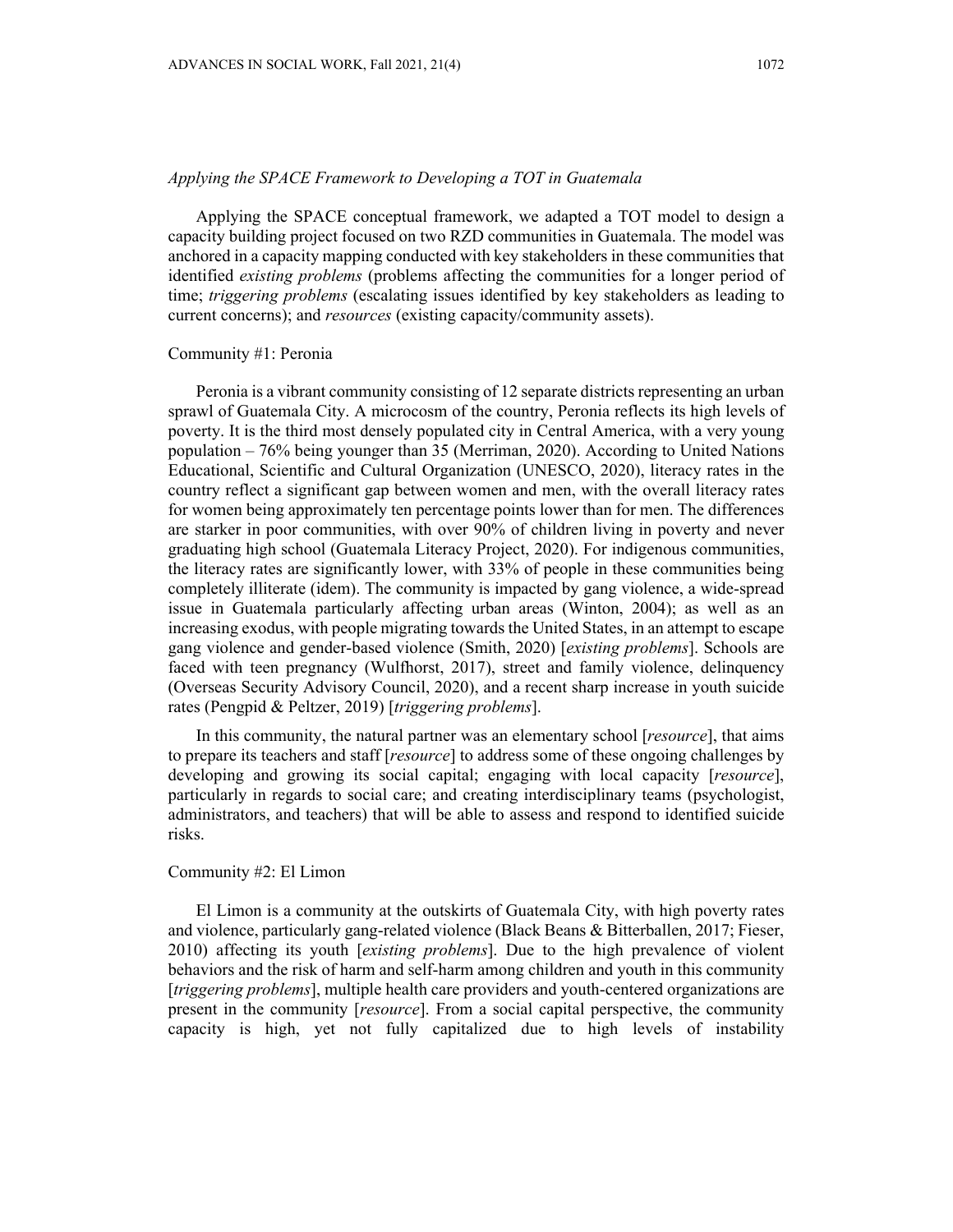[*challenge/triggering problem*]. In this community, the mental health care providers [*resource*] were the main partners bringing the community together.

The common threads between these two communities and the pillars on which this model was built are:

- Shared current issues and triggering issues;
- A focus on increasing visibility and capacity of the social work profession locally through active international support provided by International Social Work Solutions;
- Local leadership provided by Hunger Relief International, an international NGO very engaged with the local communities;
- Initiated partnership with social work educators facilitated by International Social Work Solutions [ISWS]; and,
- Identified youth leaders and an emergent network of professionals focusing on core social issues (see Figure 2).

Initial capacity mapping identified and validated several common issues, including community and family violence, as well as depression and suicidality, particularly among preteens and teens (ages 11-19). The common points of intersection concerning these immediate challenges allowed participants (teachers and school administrators in Peronia, and mental health care providers, community health care providers, youth leaders, and social workers in El Limon – see Alonzo et al., 2020) to discuss the impact of these issues on education and development and related long-term implications. These common issues were used to guide their strategic planning work and establish how to use and expand existing networks to have a deeper impact and improve outcomes for their communities, particularly concerning health and mental health.

Applying the SPACE framework, the work was anchored in the identified community capacity (professionals and community members in the two communities), using a participatory training-of-trainers focusing on assessment, prevention and intervention on family violence, community violence, and mental health issues. By training community health care providers, professionals, and youth leaders in the two communities, we provided support to the target communities in achieving a level of capacity that will equip them to address problems they identified in their communities. The goal was to empower the participants through providing needed knowledge and skills, and strengthening and expanding existing networks, thus improving the overall wellbeing of all community members. The TOT engaged the community, inviting participants' contribution to developing community-centered strategies to assess risks, identify protective factors, disseminate knowledge, and develop core networks allowing for sustainability of the model. The observed increased capacity as an immediate outcome of the TOT (Alonzo et al., 2020) was linked to the identification and connection of existing networks of care that later became a key resource in addressing the added problems raised by the COVID-19 pandemic.

The core human rights principles were anchoring the development and dissemination of the TOT. The training-of-trainers followed the universality and non-discrimination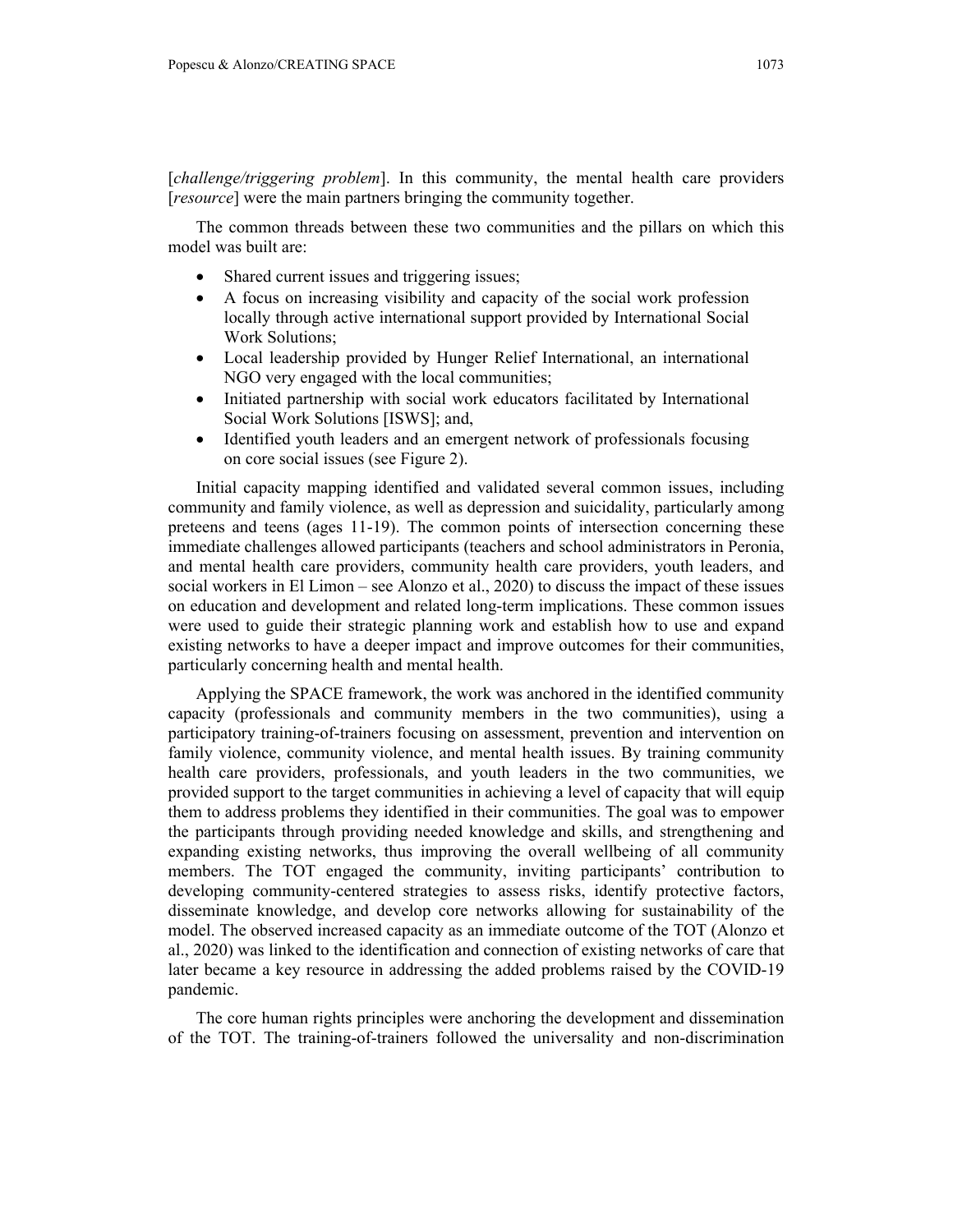principles by engaging all interested participants to address community and family violence and mental illness as risk factors for suicide, while focusing on developing strong support networks as protective factors for at-risk youth. As human rights are indivisible*,* the right to life, health and mental health care, family, safety, as well as fair representation and free associations are the main rights scaffolding the approach. Literacy, access to education, and other economic opportunities are seen as protective factors, leading to a comprehensive strategy that aims to address micro, mezzo, and macro level stressors to lower suicide risks among children and youth. The engagement of multiple stakeholders followed the participation principle. Continuity and sustainability of capacity building was facilitated through the development of an additional network of support including social work educators, international organizations, and local NGOs that initiated the TOT. Training materials were developed and provided for the newly trained professionals to support their work in continuing to empower local communities through training and specialized interventions. Rather than proposing a traditional, manualized approach which is controlled by developers, often outsiders to the communities they train, the SPACE framework facilitated the development of training materials that continue to grow and adapt as needs and contexts change, under the leadership and ownership of community representatives.

Accountability was intentionally built into the model through regular meetings, shared reports, and consultations on current challenges with the training materials participants use and disseminate, and the interventions they are working to develop. The trainers and partner organizations were accountable to the community in providing timely responses, integrating changes to training materials based on participants' feedback, and organizing follow-up sessions to observe and respond to trainings planned and delivered to local communities. While the follow-up sessions schedule was disrupted by the COVID-19 pandemic, the accountability structures were integrated throughout the implementation of the model.

## **Implications for International Social Development and Social Work Practice**

The SPACE conceptual framework addresses the weaknesses and limitations of both empowerment theory and the strengths perspective raised by Kam in the development of the EPS model, (Kam, 2020), particularly in regard to the hegemony inherent in Western approaches to community development and capacity building, resolving the *empowerment paradox* (Adams, 2008). The use of the strengths perspective within a human rights paradigm shifts focus to the community, recognizing its capacity, and engaging with community members to develop and implement capacity building tools that make sense for their own understanding of the complex problems they are faced with. This framework highlights the importance of a rights-based approach for community interventions in an international context of practice, and prepares social workers to adapt existing capacity building tools through participatory approaches leading to community-driven responses to complex global issues.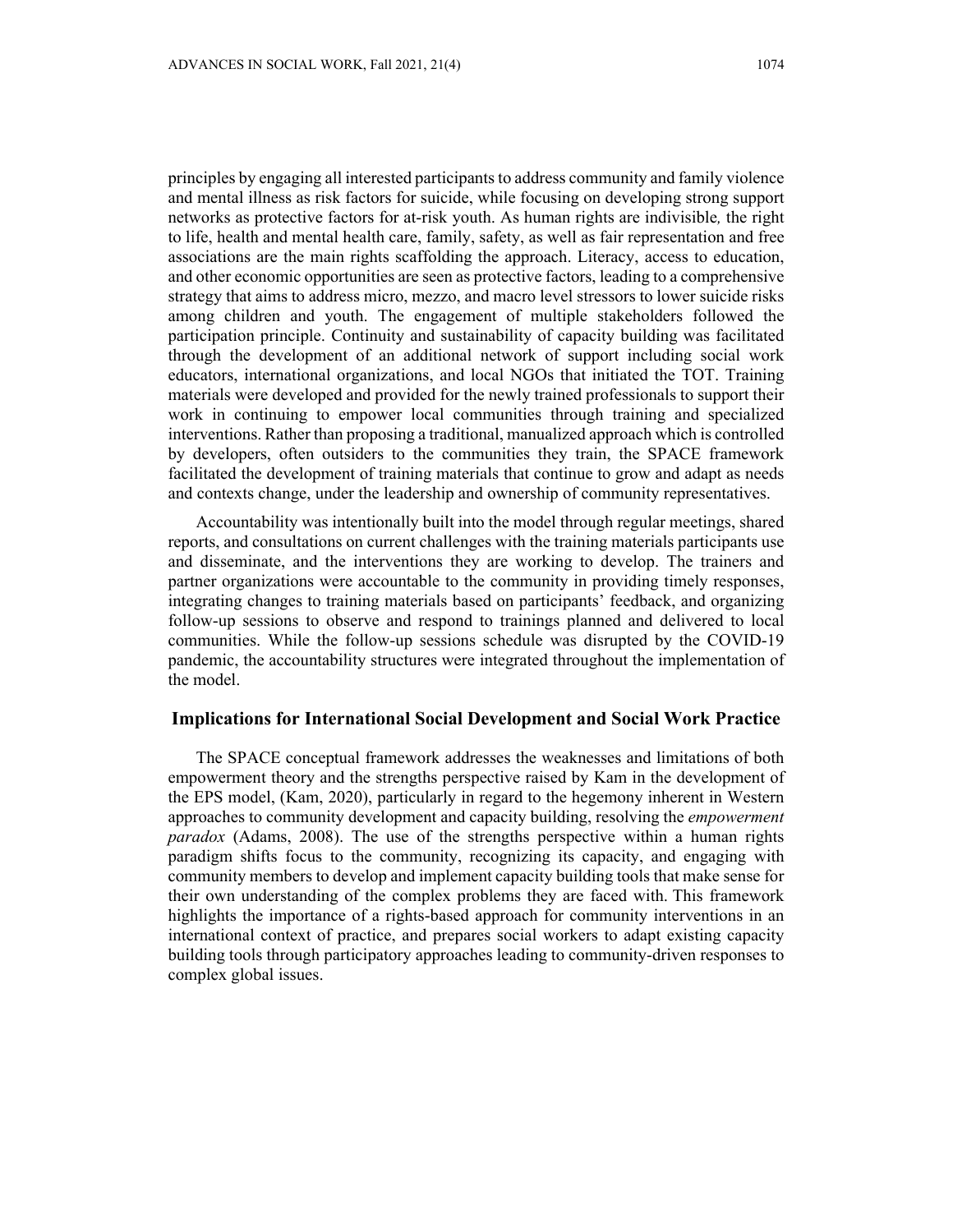

Figure 2. *Stakeholder Mapping in the TOT in Guatemala – Using the SPACE Framework*

By using participation as the core principle of the SPACE framework, the TOT we developed fully involves the community and transfers training capacity to the trainees. The achievement of full capabilities/capacity as one of the primary goals becomes instrumental in empowering the community to take ownership of the sustainable solutions they design. In Guatemala, that was exemplified by the full engagement of community members in using existing networks (as presented in Figure 2) and developing new networks by connecting training participants to relevant groups, to improve responses and outcomes.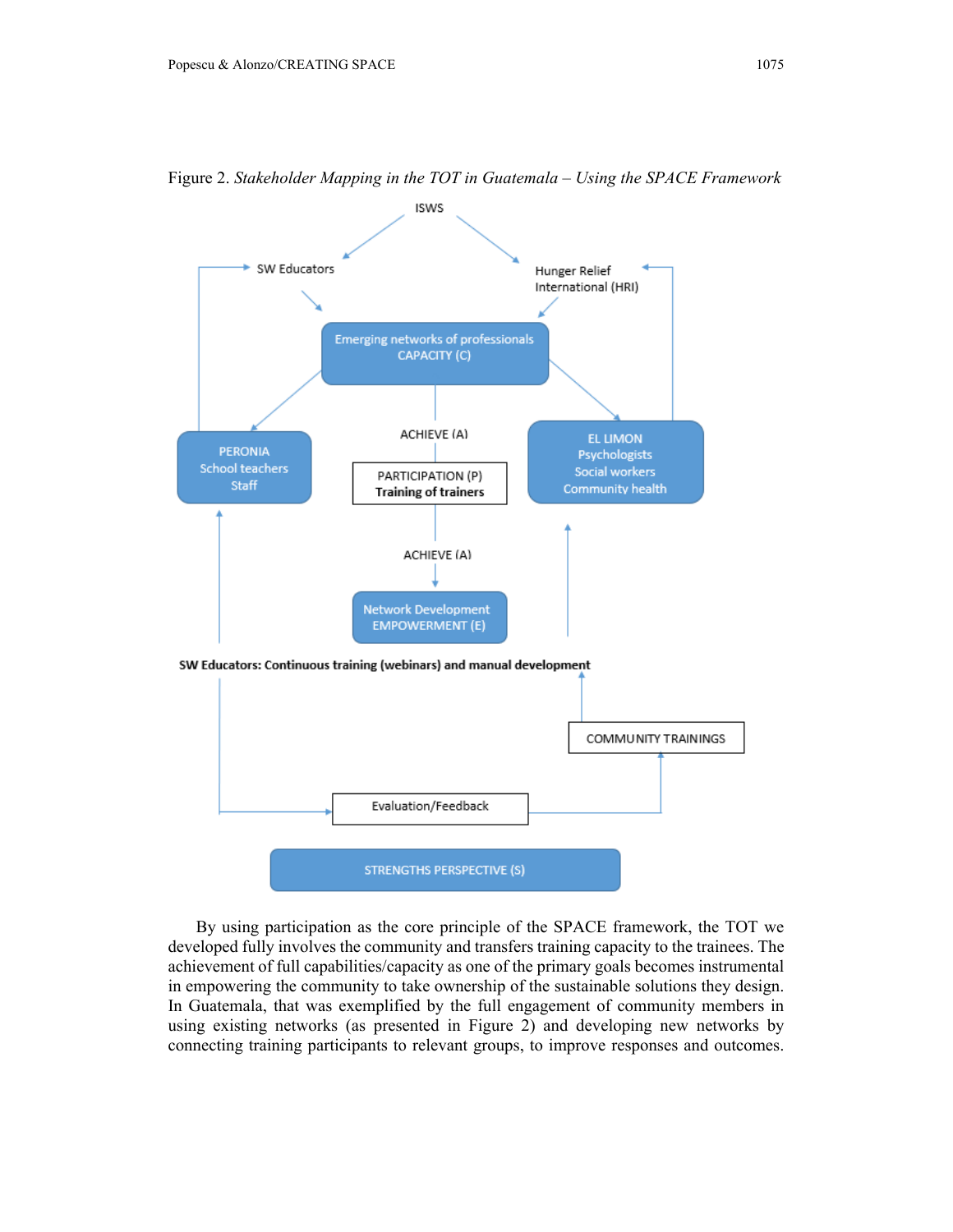This level of community engagement will support dissemination of information and create local leadership. Social workers and mental health care providers are actively engaged in these networks, either through participation in the training, or through newly established connections with schools of social work and psychology in two local universities, an indicator of increased professional local capacity (Alonzo et al., 2020).

The grounding of the model in core human rights principles also shifted the focus from the training itself (sole formation of professionals, through the transfer of specific knowledge and skills) to the role this training plays in maximizing the choices of trainees in regards to problem definition, intervention tools, and desired outcomes/measures of success. Ultimately, creating a rights-based SPACE is about facilitating the development and growth of networks of care that either existed prior to the training or were formed as a result of the training. It is such networks that bring community participants together, empowering them to frame the curriculum through their own lenses and transfer knowledge and skills in their own communities. SPACE works across professional disciplines to engage all relevant stakeholders, creating spaces for growth and increasing community capacity.

Despite the advantages of the SPACE framework, a few limitations need to be acknowledged:

- (1) The model was only tested in the specific context of the two highly vulnerable communities in Guatemal; and the only participatory approach employed was the TOT. To increase its applicability, the model needs to continue to be applied in different contexts, and possibly using alternative participatory approaches.
- (2) Further testing of the model and its impact on sustainable capacity building is needed. We did schedule a follow-up that would have focused on the application of skills by newly trained participants in training other community members, yet due to the COVID-19 pandemic it was postponed. The followup session would have provided us with important data on the effectiveness of the TOT in preparing participants to train other community members following the participatory approaches prescribed by the model.
- (3) Further exploration is needed on the impact of the intervention (TOT) on network development, as an important indicator of increased participation, increased community engagement, and sustainability. Such data will allow us to refine and improve this model.

Despite these limitations, in the context of a global pandemic, exacerbating all existing problems and depleting already scarce resources, the SPACE framework can be an effective framework for developing interdisciplinary, sustainable solutions. On one hand, this is a framework that builds on core premises of international social work education, stressing the importance of starting where the people are*,* and using a holistic approach to engage relevant stakeholders at the micro, mezzo, and macro levels of practice. On the other hand, the model transcends social work education, providing an effective rights-based sustainable development framework. This framework does create SPACE for safe, brave,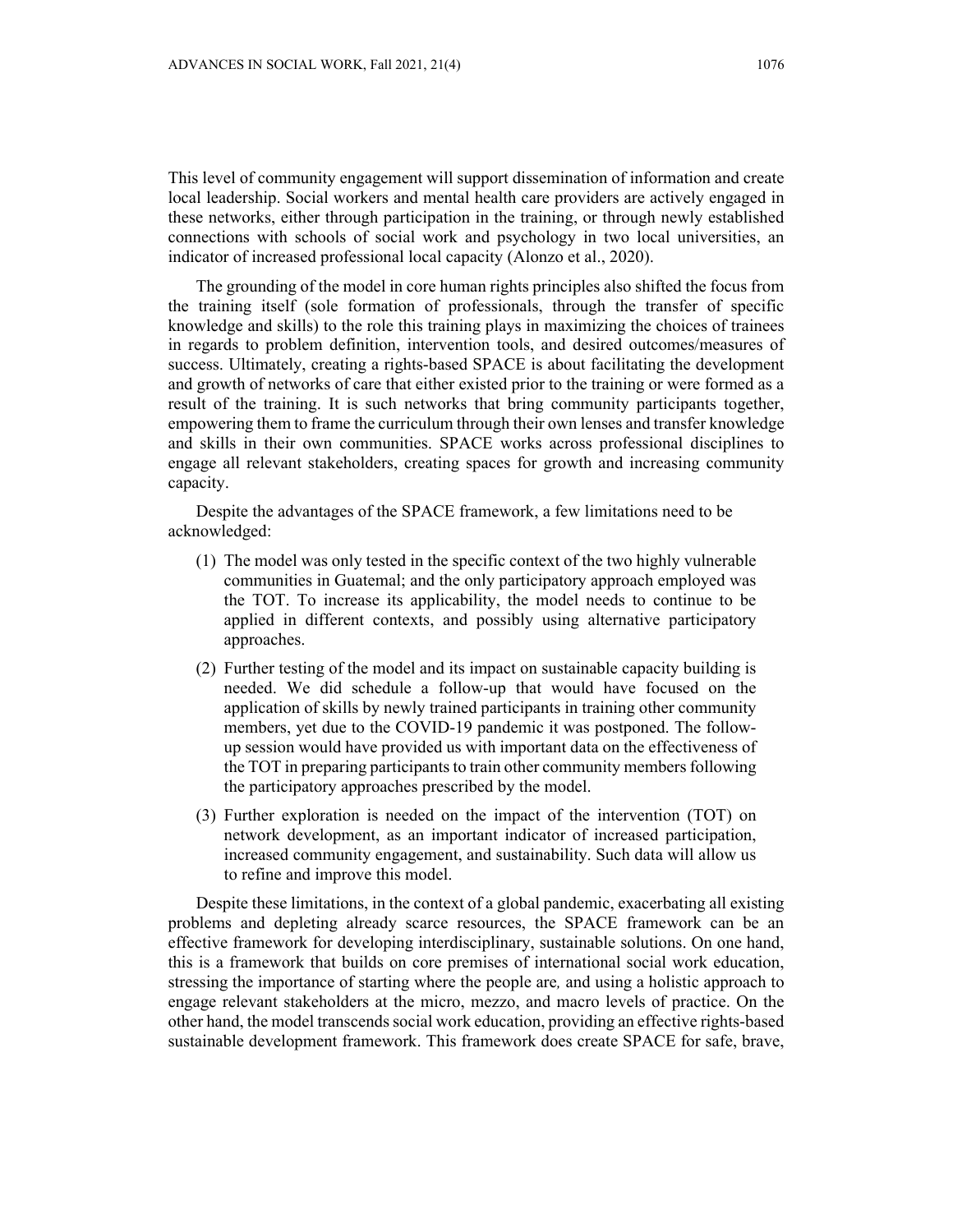and sustainable solutions, with communities at the core and at the lead. Further research on the applications of this framework in international social work practice and social development should explore ways in which the interdisciplinarity and participatory approach can improve practice in international settings and advance rights-based approaches to sustainable development, ultimately facilitating community-driven solutions and increasing community wellbeing.

### **References**

- Action Against Hunger. (2020). *Statement on the state of food insecurity and nutrition in the world, 2020.* https://www.actionagainsthunger.org/story/statement-state-foodsecurity-and-nutrition-world-2020#:~:text=In%20a%20report%20published%20last,already%20affected%20by%2 0humanitarian%20crises.
- Adams, R. (2008). *Empowerment, participation, and social work* (4th ed). Palgrave MacMillan.
- Alexander, J. A., Weiner, B. J., Metzger, M. E., Shortell, S. M., Bazzoli, G. J., Hasnain-Wynia, R., Sofaer, S., & Conrad, D. A. (2003). Sustainability of collaborative capacity in community health partnerships. *Medical Care Research Review, 60*(4), 130s-160s. https://doi.org/10.1177/1077558703259069
- Alonzo, D., Popescu, M., & Zubaroglu, P. (2020). Training non-mental health professionals to assess and manage suicide risks: Community-level intervention for suicide prevention in Guatemala. *International Journal of Social Psychiatry, Online edition,* 1-8. https://doi.org/10.1177/0020764020970237
- Alonzo, D., Popescu, M., & Zubaroglu, P. (2021). Back to 'normal'? Mental health functioning after extended lockdown during the COVID-19 pandemic. *International Journal of Emergency Mental Health and Human Resilience, 23*(8), 129-137. https://www.omicsonline.org/open-access/back-to-normal-mental-healthfunctioning-after-extended-lockdown-during-the-covid19-pandemic-116980.html
- Alvarado, S. E., & Massey, D. S. (2010). Search of peace: Structural adjustment, violence, and international migration. *Annals of the American Academy of Political and Social Science, 630*(1), 137-161. https://doi.org/10.1177/0002716210368107
- Androff, D. (2015). Practicing rights: Human rights-based approaches to social work practice. Routledge. https://doi.org/10.4324/9781315885483
- Black Beans & Bitterballen. (2017). *Zona 18.* http://blackbeansandbitterballen.com/zona-18/
- Borgen Project. (2020). *Poverty in Guatemala*. https://borgenproject.org/poverty-inguatemala-2/
- Bourdieu, P. (1986). The forms of capital. In J. Richardson (Ed.), *Handbook of theory and research for the sociology of education* (pp. 241-258). Greenwood.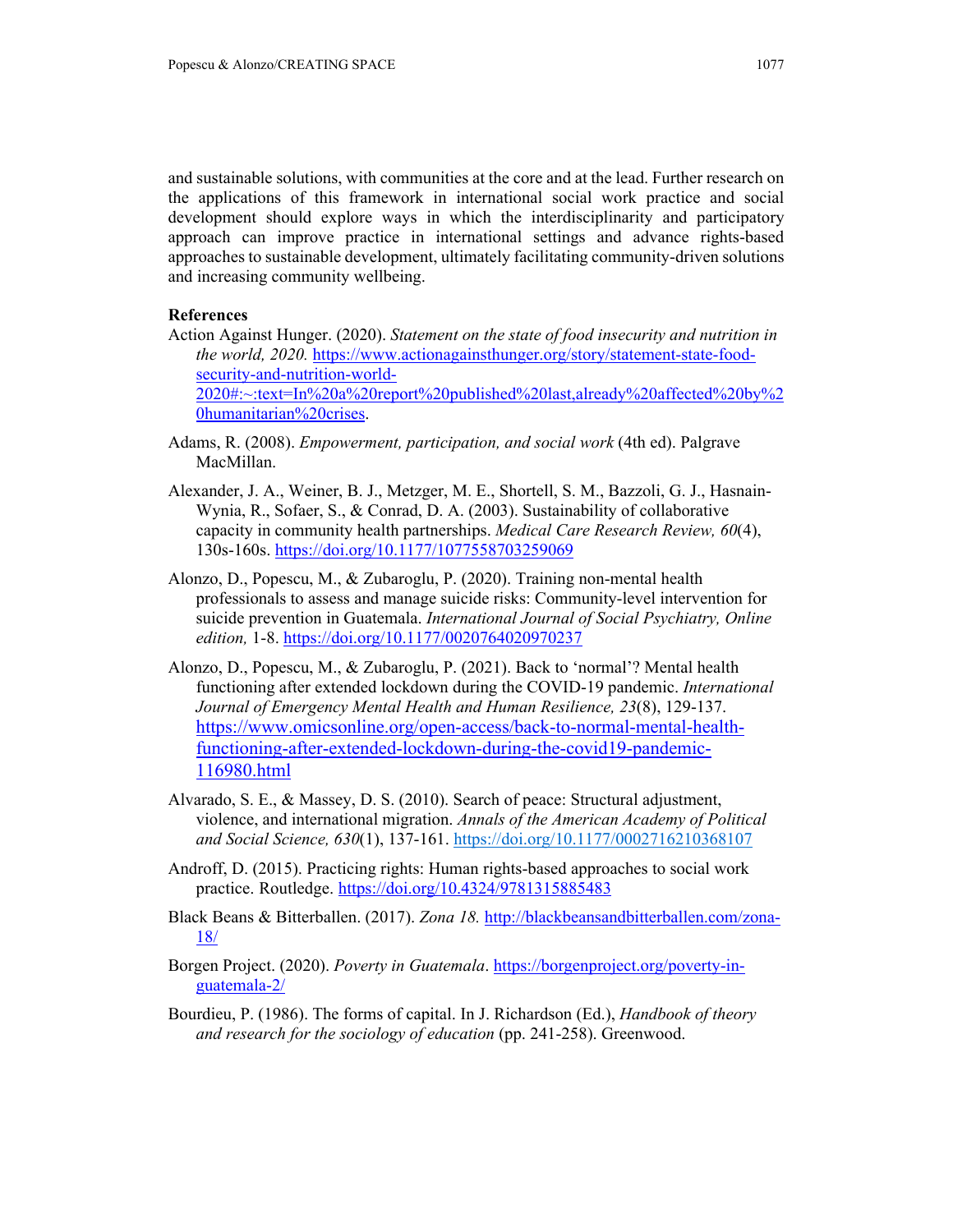- Branas, C. C., Dinardo, A. R., Puac Polanco, V. D., Harvey, M. J., Vassy, J. L., & Bream, K. (2013). An exploration of violence, mental health and substance abuse in postconflict Guatemala. *Health*, *5*(5), 825-833. https://doi.org/10.4236/health.2013.55109
- Carter, J. A. (2012). Beyond PRONADE: NGOs and the formal education sector in Guatemala. *Center for International Education.* University of Massachusetts, Amherst.

https://scholarworks.umass.edu/cgi/viewcontent.cgi?article=1014&context=cie\_capst ones

- Centers for Disease Control and Prevention [CDC]. (2018). About underlying causes of death, 1999-2018. National Vital Statistics System – Mortality Data*. CDC Wonder.*  https://wonder.cdc.gov/controller/saved/D76/D90F842
- Central Intelligence Agency [CIA]. (2019). The world factbook. https://www.cia.gov/the-world-factbook/
- Cheatham, A. (2021). Central America's turbulent northern triangle. *Council on Foreign Relations.* https://www.cfr.org/backgrounder/central-americas-turbulent-northern-triangle
- Coleman, J. (1988). Social capital in the creation of human capital. *American Journal of Sociology, 94*, S95-S120. http://www.jstor.org/stable/2780243
- Davidson, C. (2017). *The new education: How to revolutionize the university to prepare students for a world in flux*. Hachette Book Group.
- Engelken-Jorge, M. (2017, March). The upsurge of xenophobic nationalism: Threat or opportunity. *Open Democracy*. https://www.opendemocracy.net/en/upsurge-ofxenophobic-nationalism-threat-and-opportunity/
- Fieser, E. (2010). Guatemalan gangs: Swagger, tattoos, but no roles. *Global Post.*  https://www.pri.org/stories/2009-11-23/guatemalan-gangs-swagger-tattoos-no-rules
- GBD Disease and Injury Incidence and Prevalence Collaborators. (2018). Global, regional, and national incidence, prevalence, and years lived with disability for 354 diseases and injuries for 195 countries and territories, 1990–2017: A systematic analysis for the Global Burden of Disease Study 2017. *Lancet, 392* (10159), 1789- 1858. https://www.thelancet.com/action/showPdf?pii=S0140-6736%2818%2932279- 7
- Gerkin, K. (2020). Migration and violence against women in Guatemala. *The Circle*. https://thecircle.ngo/migration-violence-women-guatemala/
- Gragnolati, M., & Marini, A. (2013). Health and poverty in Guatemala. Policy research working paper 2966. *World Bank*. https://doi.org/10.1596/1813-9450-2966
- Guatemala Literacy Project. (2020). *Why Guatemala*? https://www.guatemalaliteracy.org/why-guatemala/
- Hacker, K., Tendulkar, S. A., Rideout, C., Bhuiya, N., Trinh-Shevrin, C., Savage, C. P., Grullon, M., Strelnick, H., Leung, C., & DiGirolamo, A. (2012). Community capacity building and sustainability: Outcomes of community-based participatory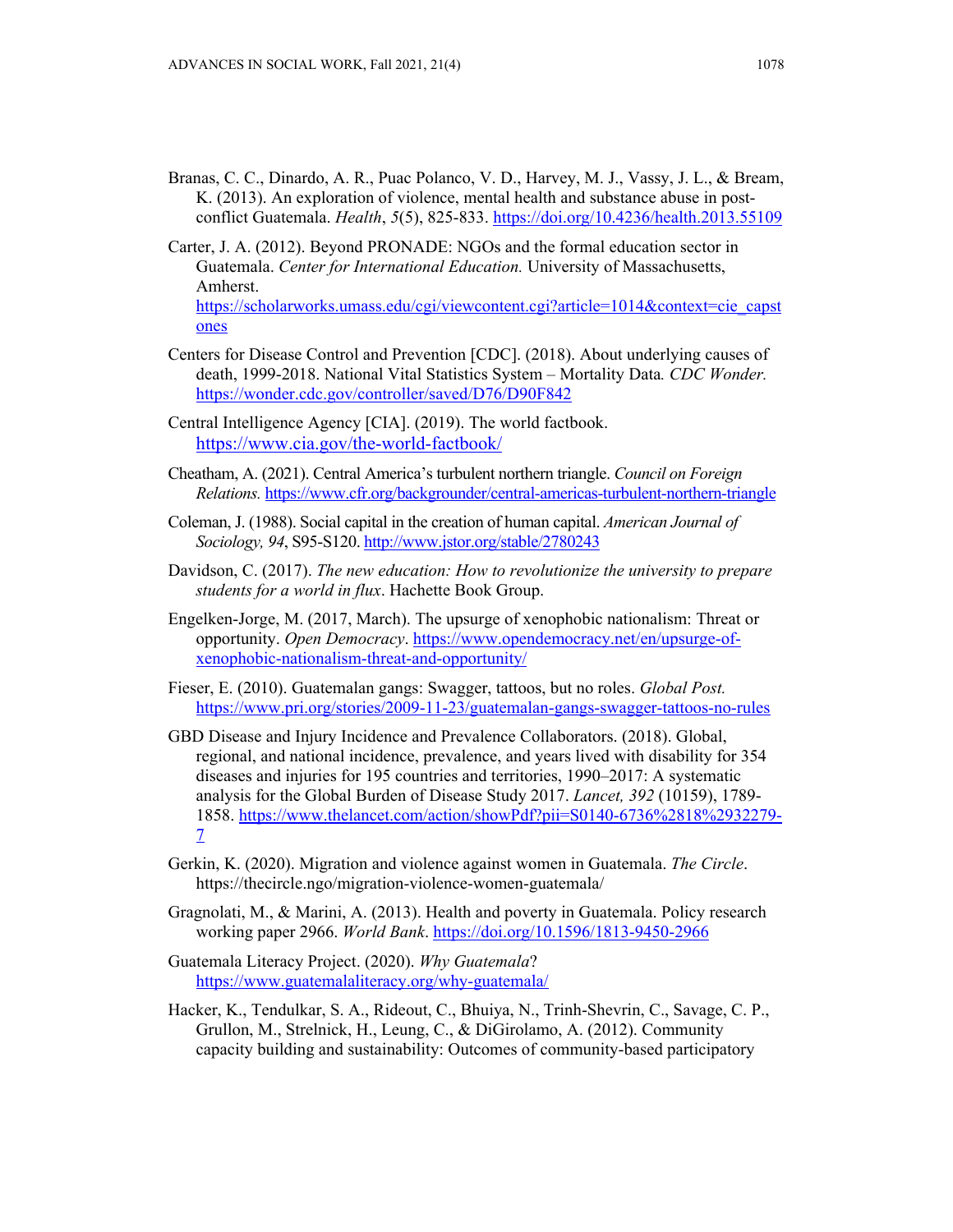research. *Progress in Community Health Partnerships: Research, Education, and Action*, *6*(3), 349-360. https://doi.org/10.1353/cpr.2012.0048

- Heidelberg Institute for International Conflict Research. (2020). *Conflict barometer 2019: Disputes, nonviolent crises, violent crises, limited wars, wars.*  https://hiik.de/wp-content/uploads/2020/08/ConflictBarometer\_2019\_4.pdf
- Human Rights Watch [HRW]. (2020). *Guatemala: Events of 2019*. https://www.hrw.org/world-report/2020/country-chapters/guatemala
- International Federation of Social Workers [IFSW]. (2018). *Global social work statement of principles.* https://www.ifsw.org/global-social-work-statement-of-ethicalprinciples/
- International Organization for Migration [IOM]. (2019). The global compact for migration. https://www.iom.int/global-compact-migration
- International Rescue Committee [IRC]. (2021). *How are global systems failing? Behind this year's emergency watchlist.* https://www.rescue.org/article/how-are-globalsystems-failing-behind-years-emergency-watchlist
- Kam, P. K. (2020). Strengthening the empowerment approach in social work practice: An EPS model. *Journal of Social Work,* 21(3), 329-352. https://doi.org/10.1177/1468017320911348
- Lennox, L., Maher, L., & Reed, J. (2018). Navigating the sustainability landscape: A systematic review of sustainability approaches in healthcare. *Implementation Science, 13*(27), 1-17. https://doi.org/10.1186/s13012-017-0707-4
- Mapp, S., McPherson, J., Androff, D., & Gatenio Gabel, S. (2019). Social work is a human rights profession. *Social Work, 64*(3), 259-269. https://doi.org/10.1093/sw/swz023
- Mercier, N. (2020). Guatemala: Violence against women. *Latin America Bureau* https://lab.org.uk/guatemala-violence-against-women/
- Merriman, J. (2020). Humanitarian dentistry amid the Pandemic: The Open Wide Foundation in Guatemala. *SPEAR Education.* https://www.speareducation.com/spearreview/2020/11/humanitarian-dentistry-amid-the-pandemic-the-open-widefoundation-in-guatemala
- Mormina, M., & Pinder, S. (2018). A conceptual framework for training of trainers (TOT) interventions in global health. *Globalization and Health*, *14*(1), 1-11. https://doi.org/10.1186/s12992-018-0420-3
- Nussbaum, M. (2000). *Women and human development: The capabilities approach.* Cambridge University Press.
- Ogrodnik, C., & Borzutzky, S. (2011). Women under attack: Violence and poverty in Guatemala. *Journal of International Women's Studies*, *12*(1), 55-67. https://vc.bridgew.edu/jiws/vol12/iss1/4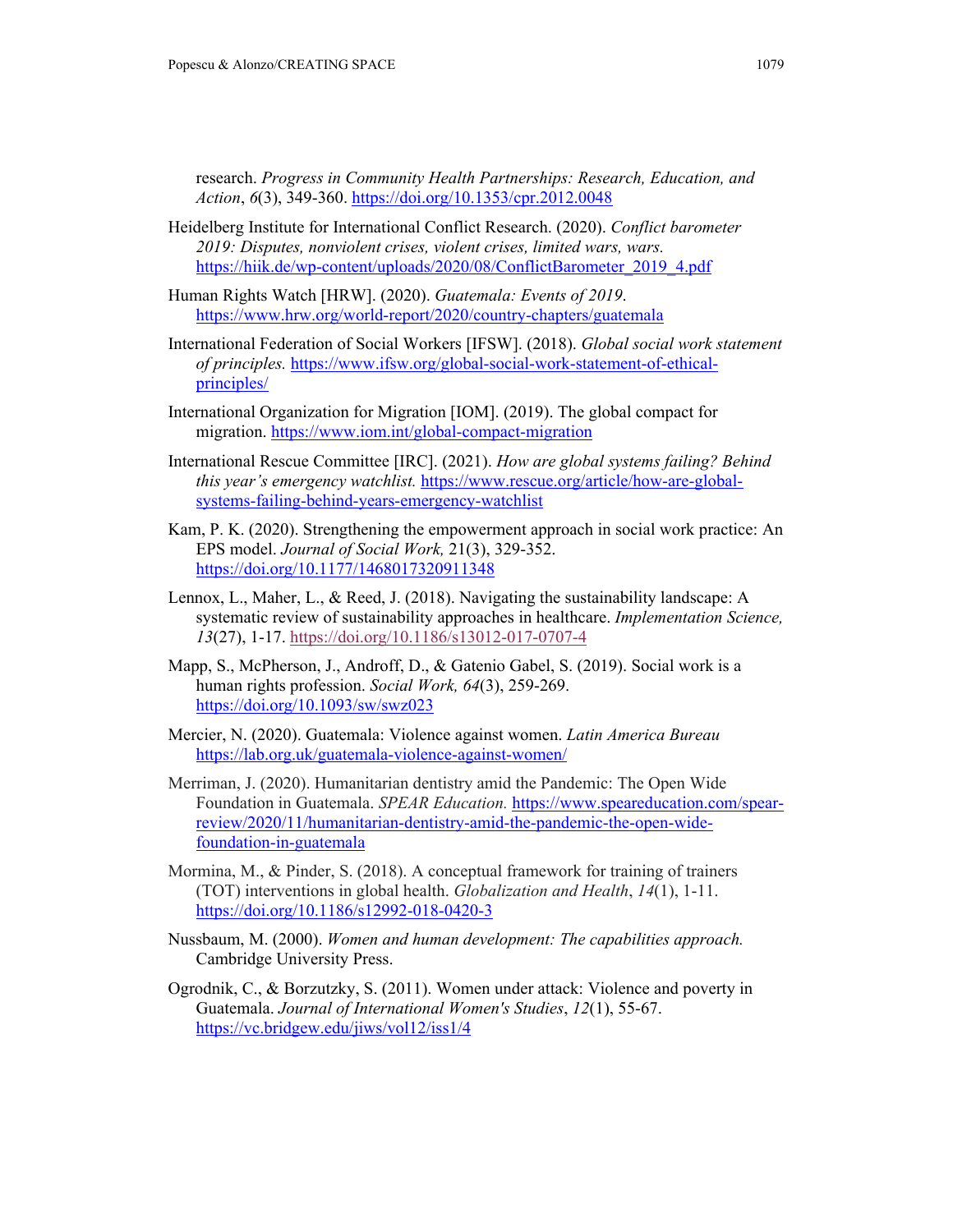- Overseas Security Advisory Council [OSAC]. (2020). *Guatemala 2020: Crime and safety report.* https://www.osac.gov/Country/Guatemala/Content/Detail/Report/d8c492adb604-457b-bd8f-18550eec1ff2
- Pan American Health Organization [PAHO]. (2017). Health in the Americas. https://www.paho.org/salud-en-las-americas-2017/?p=3338
- Parks, R.M., & Thalheimer, L. (2020). The hidden burden of pandemics, climate change, and migration on mental health. *UN International Organization on Migration* [IOM] *thematic series on health.* https://doi.org/10.25561/83126
- Pengpid, S., & Peltzer, K. (2019). Prevalence and correlates of past 12-month suicide attempt among in-school adolescents in Guatemala. *Psychology Research and Behavior Management*, *12*, 523-529. https://www.ncbi.nlm.nih.gov/pmc/articles/PMC6628607/pdf/prbm-12-523.pdf
- Puac-Polanco, V. D., Lopez-Soto, V. A., Kohn, R., Xie, D., Richmond, T. S., & Branas, C. C. (2015). Previous violent events and mental health outcomes in Guatemala. *American Journal of Public Health, 105*(4), 764-771. https://doi.org/10.2105/ajph.2014.302328
- Rissman, Y. Z., Khan, C. T., Isaac, S. K., Paiz, J. A., & DeGolia, S. G. (2016). Developing a mental health curriculum to build capacity and improve access to mental health care in rural Guatemala. *Academy of Psychiatry, 40*(4), 692-694. https://doi.org/10.1007/s40596-016-0500-8
- Robeyns, I. (2020). The capability approach. In E. N. Zalta (Ed.), *Stanford encyclopedia of philosophy*. https://plato.stanford.edu/entries/capability-approach/
- Roser, M., & Ritchie, H. (2013). Hunger and undernourishment. *Our World in Data.*  https://ourworldindata.org/hunger-and-undernourishment
- Saleebey, D. (2013). *The Strengths Perspective in social work practice*. Pearson.
- Sanford, V. (2003). *Violencia y genocidio en Guatemala*. F & G Editores.
- Schwartz, P. (2020). Guatemala's teen mothers: Behind the shocking statistics. *Entremundos.* https://www.entremundos.org/revista/women/the-shocking-statisticsof-guatemalas-teen-mothers/?lang=en
- Sen, A. (1985). Well-being, agency and freedom: The Dewey Lectures 1984. *Journal of Philosophy*, *82,* 169-221. https://doi.org/10.2307/2026184
- Sen, A. (2005). Human rights and capabilities. *Journal of Human Development, 6*(2), 151-166. https://doi.org/10.1080/14649880500120491
- Smith, H. (2020). Addressing the sex and gender-based violence in Guatemala, Honduras and El Salvador fueling the US border crisis: Corruption, impunity and violence against women and girls. *Pulte Institute for Global Development.*  https://pulte.nd.edu/assets/383519/report\_sgbv\_cory\_smith.pdf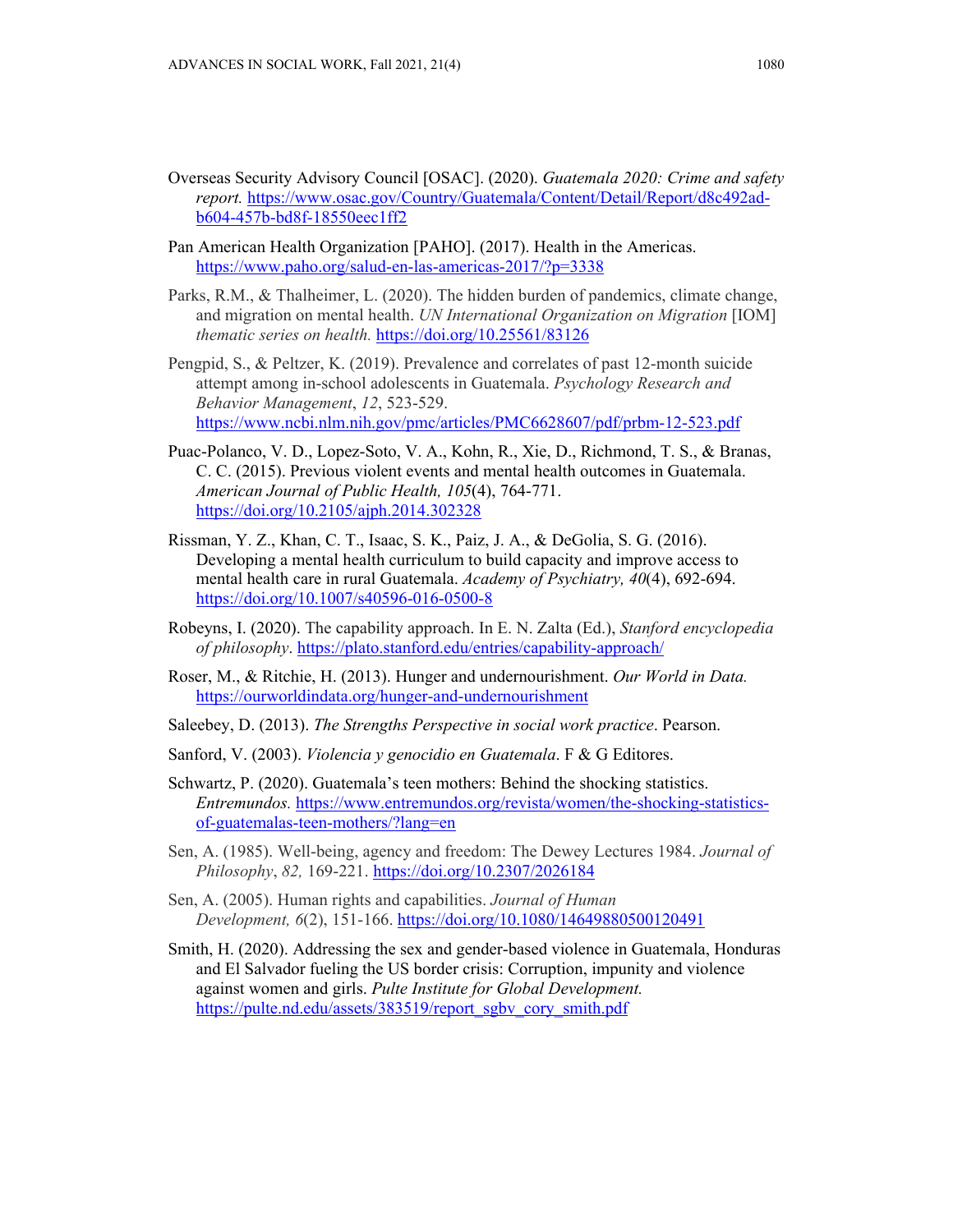- Speizer, I. S., Goodwin, M., Whittle, L., Clyde, M., & Rogers, J. (2008). Dimensions of child sexual abuse before age 15 in three Central American countries: Honduras, El Salvador, and Guatemala. *Child Abuse & Neglect, 32*(4), 455-462. https://doi.org/10.1016/j.chiabu.2007.03.026
- United Nations Sustainable Development Group [UNSDG]. (n.d.). *Human rights based approach.* https://unsdg.un.org/2030-agenda/universal-values/human-rights-basedapproach
- United Nations Educational, Scientific and Cultural Organization [UNESCO]. (2020). Guatemala: Education and Literacy. http://uis.unesco.org/en/country/gt
- United Nations High Commissioner for Refugees [UNHCR]. (2018). The global compact on refugees. https://www.unhcr.org/en-us/the-global-compact-on-refugees.html
- UNHCR. (2021). Figures at a glance. https://www.unhcr.org/en-us/figures-at-aglance.html
- UN News. (2021). Only 'real equality' can end vicious cycles of poverty. https://news.un.org/en/story/2021/10/1103582
- Willetts, J., Asker, S., Carrard, N., & Winterford, K. (2014). The practice of a strengthsbased approach to community development in Solomon Islands, Development Studies Research. *An Open Access Journal, 1*(1), 354-367. https://doi.org/10.1080/21665095.2014.983275
- Wilson, L. (2020, January 21). Why are we hopeful for ending violence against women in Latin America. Global Rights for Women.https://globalrightsforwomen.org/staffvoices/a-hopeful-future-in-latin-america-addressing-violence-through-innovativepartnerships/
- Winton, A. (2004). Young people's views on how to tackle gang violence in "postconflict" Guatemala. *Environment and Urbanization, 16*(2), 83-99. https://doi.org/10.1177/095624780401600225
- World Bank. (2019). *Gender-based violence (Violence against women and girls).* https://www.worldbank.org/en/topic/socialdevelopment/brief/violence-againstwomen-and-girls
- World Bank. (2020). *Guatemala: Poverty and equity brief. Latin America & the Caribbean.* https://databank.worldbank.org/data/download/poverty/33EF03BB-9722- 4AE2-ABC7-AA2972D68AFE/Global\_POVEQ\_GTM.pdf
- World Economic Forum. (2020). *The global risks report 2020.* https://www.weforum.org/reports/the-global-risks-report-2020
- World Health Organization [WHO]. (2020a). *Youth violence*. https://www.who.int/newsroom/fact-sheets/detail/youth-violence
- WHO. (2020b). Suicide data. *Mental health and substance abuse.*  https://www.who.int/mental\_health/prevention/suicide/suicideprevent/en/